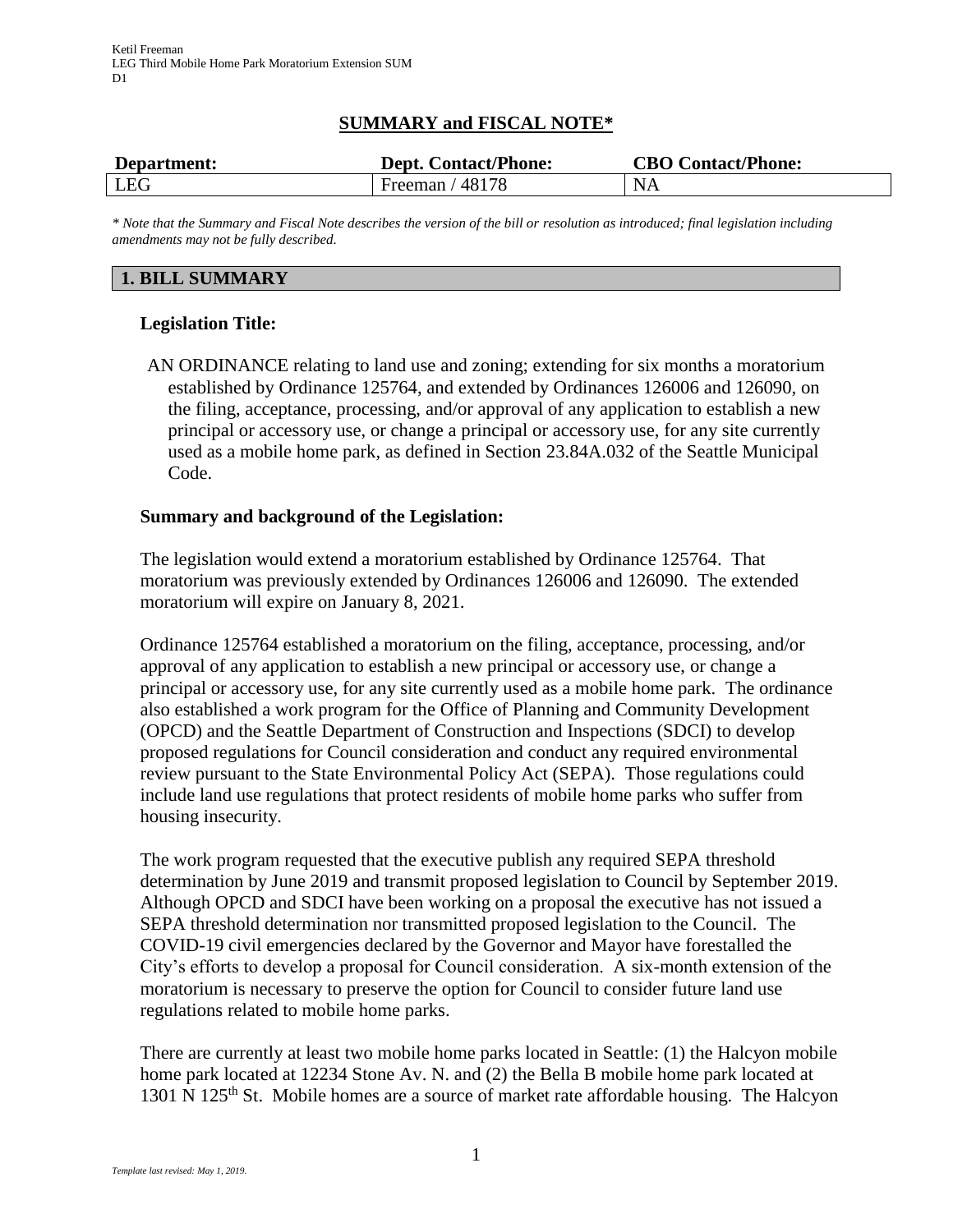mobile home park includes 76 homes, many of which are occupied by lower-income and elderly residents.

# **2. CAPITAL IMPROVEMENT PROGRAM**

**Does this legislation create, fund, or amend a CIP Project? \_\_\_ Yes \_X\_ No**

## **3. SUMMARY OF FINANCIAL IMPLICATIONS**

**Does this legislation amend the Adopted Budget? \_\_\_ Yes \_X\_ No**

**Does the legislation have other financial impacts to the City of Seattle that are not reflected in the above, including direct or indirect, short-term or long-term costs?**

No.

# **Is there financial cost or other impacts of** *not* **implementing the legislation?**

Existing mobile home parks house many low-income and senior households. Displacement of low-income residents could increase demand for services provided by affordable housing and human services providers.

## **4. OTHER IMPLICATIONS**

## **a. Does this legislation affect any departments besides the originating department?**

Yes, the Seattle Department of Construction and Inspections and the Office of Planning and Community Development.

## **b. Is a public hearing required for this legislation?**

A public hearing is required.

# **c. Does this legislation require landlords or sellers of real property to provide information regarding the property to a buyer or tenant?**

No.

# **d. Is publication of notice with** *The Daily Journal of Commerce* **and/or** *The Seattle Times* **required for this legislation?**

Yes, hearing notice is required in the Daily Journal of Commerce.

## **e. Does this legislation affect a piece of property?**